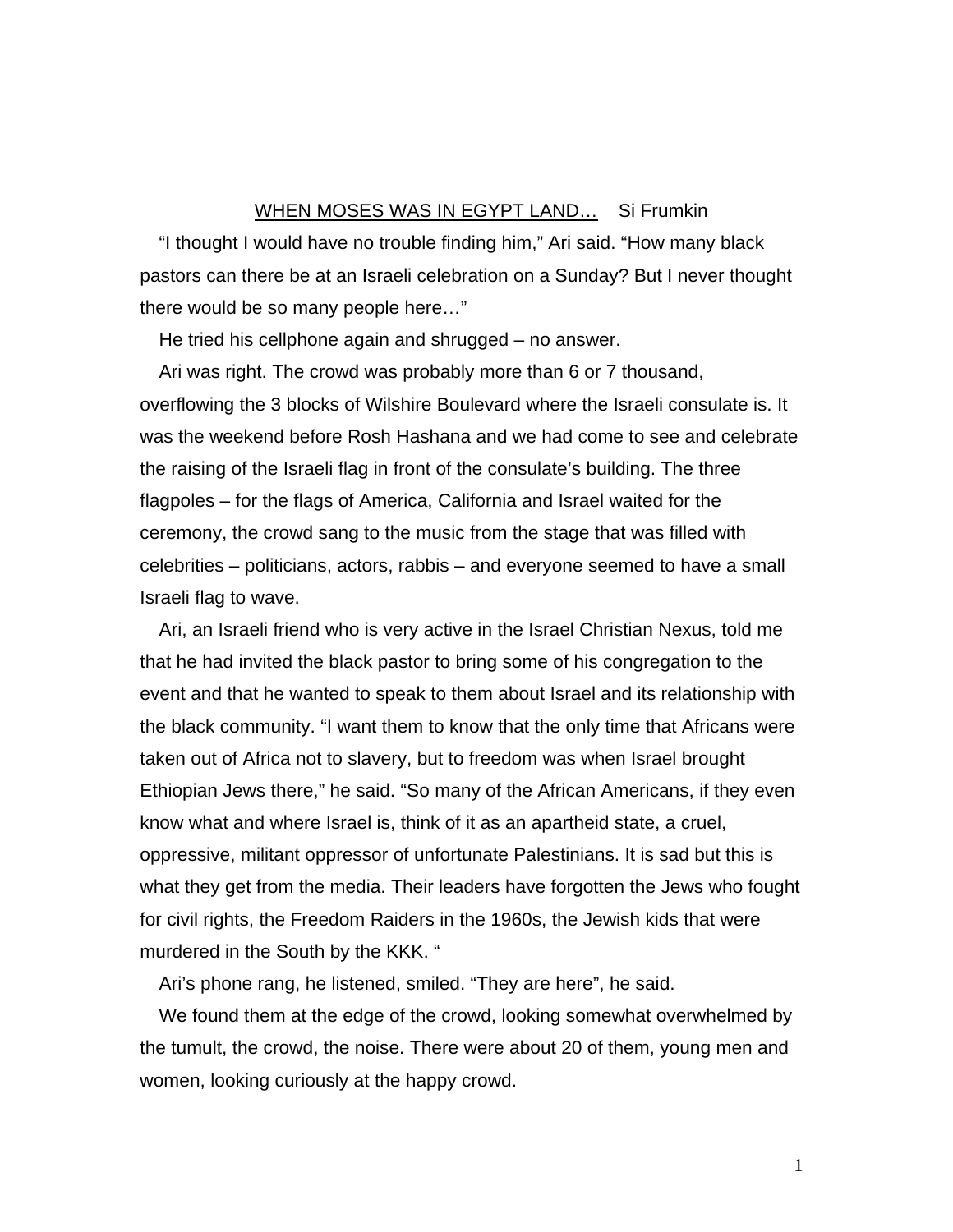Ari spoke to them for a few minutes about Israel, about the memorial for Martin Luther King that will be built in front of the Knesset in Jerusalem, about the black Ethiopian Jews who came to Israel illiterate and now have children graduating from universities, and then someone tapped his shoulder and whispered something. Ari stopped and said, "I am sorry, I have to leave for a few minutes". And then, he smiled at them. "I am leaving Si with you. He will tell you a little about being a slave when he was just a kid. I think you'll find it interesting…" And he hurried away.

I hadn't expected to be asked to speak. I had no idea what to say or where to begin, how to hold their interest. And then it came to me.

"I was sentenced to death when I was 10 years old. And so was my mother, my father, all my friends and all my relatives. I never knew when the execution would be – today, tomorrow, in a few months, a few years? But we all knew that the sentence was there. The Nazis had decided that Jews were inferior human beings who had to die. But, there was a war on, the German men were away fighting and they needed people to do the work, so some of us were left alive to do slave labor. When the war was won and the men came back – the Jews would die. A dead Jew is better than a live Jew, they said.

"We were not the only ones who were seen as inferior. Blacks were just as inferior as Jews, maybe even more so. The only reason blacks were not killed in great numbers in Europe was because there were no great numbers of blacks there."

My audience was spellbound.

I told them of the 400 or so children with German mothers and black African French soldier fathers in the Rhineland that had been occupied by the French after World War I. They were murdered as soon as the French left and Hitler came to power. I told them of the black GIs in World War II who were taken prisoner by the Germans and not sent to POW camps – they were shot or sent

2